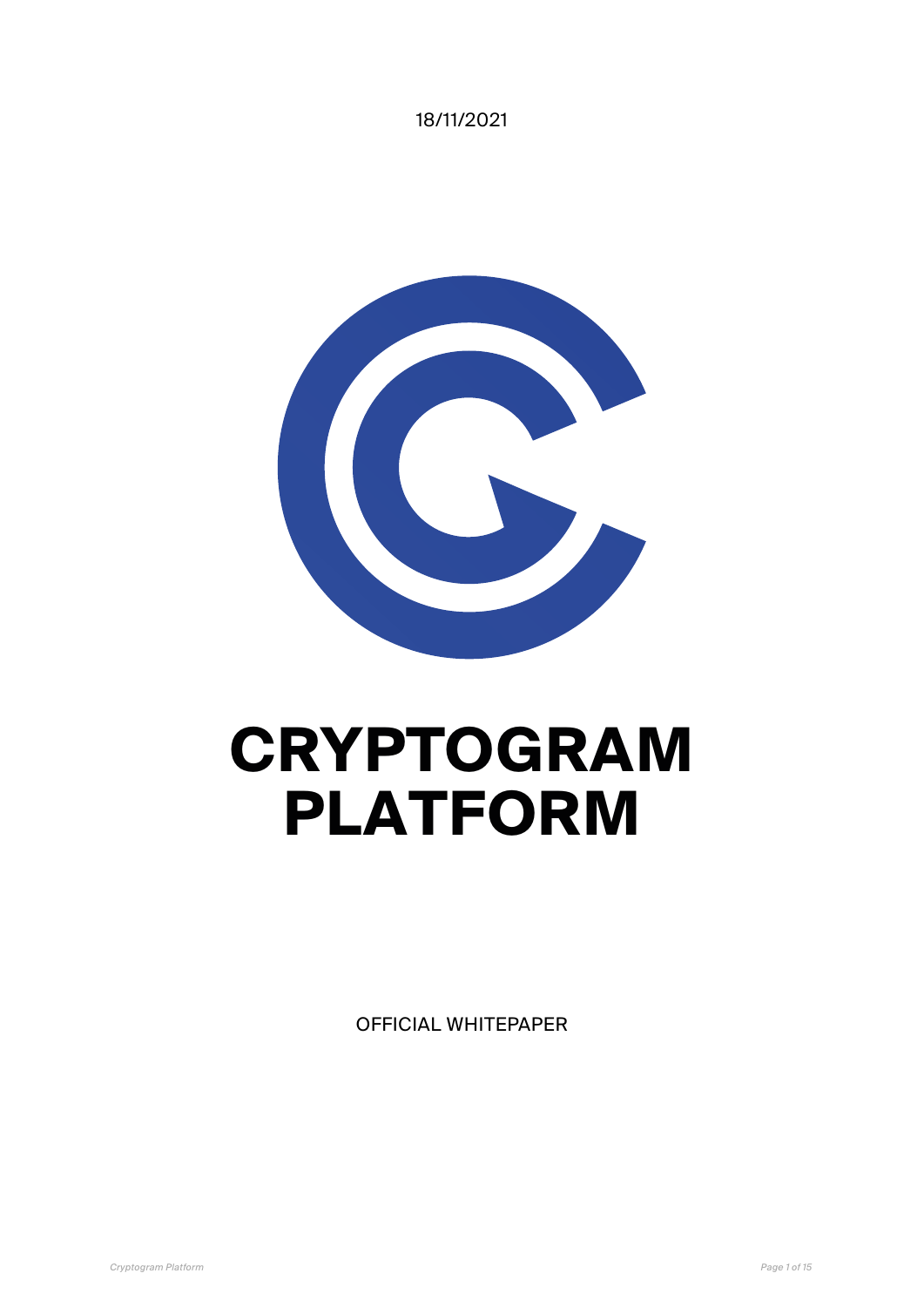# **DISCLAIMER**

PLEASE GO THROUGH THIS WHITE PAPER CAREFULLY BEFORE TAKING ANY ACTION IN CONNECTION WITH CRYPTOGRAM TOKEN. WE RECOMMEND YOU CONSULT YOUR FINANCIAL, TAX, LEGAL,TECHNICAL, OR OTHER PROFESSIONAL ADVISORS.

This Cryptogram white paper is for data purposes only. The information is subject to continuous and effective updates. We are not obliged to notify any parties regarding the fact or content of any changes. Cryptogram Token team does not guarantee the accuracy of the conclusions reached in this white paper, and this white paper is provided "as is." Cryptogram Token team does not make and expressly disclaims all representations and warranties, implied, statutory, or otherwise, whatsoever, including, but not limited to:

(i) warranties of merchantability, fitness for a particular purpose, suitability, usage, title, or non-infringement.

(ii) that the contents of the whitepaper are free from error; and

(iii) that such contents will not infringe third-party rights.

The white paper describes the main idea of the project. Other information on the ICO will be published on our homepage.

Cryptogram Token and its affiliates shall have no liability for damages of any kind arising out of the use, reference to, or reliance on this white paper or any of the content contained herein. In no event will Cryptogram Token or its affiliates be liable to any person or entity for any damages, losses, liabilities, costs, or expenses of any kind, whether direct or indirect, consequential, compensatory, incidental, actual, exemplary, punitive, or unique for the use of, reference to, or reliance on this white paper or any of the content contained herein, including, without limitation, any loss of business, revenues, profits, data, use, goodwill, or other intangible losses. Please note there are some restrictions to using the Service, obtaining and possessing Coins at any time if you or your representative is under control or controlled directly or indirectly by a person who is deemed to be a prohibited Person or is under any Sanctions. "Restricted Person" means a person and entity with citizenship, place of birth, place of residence, location for a physical and legal person who: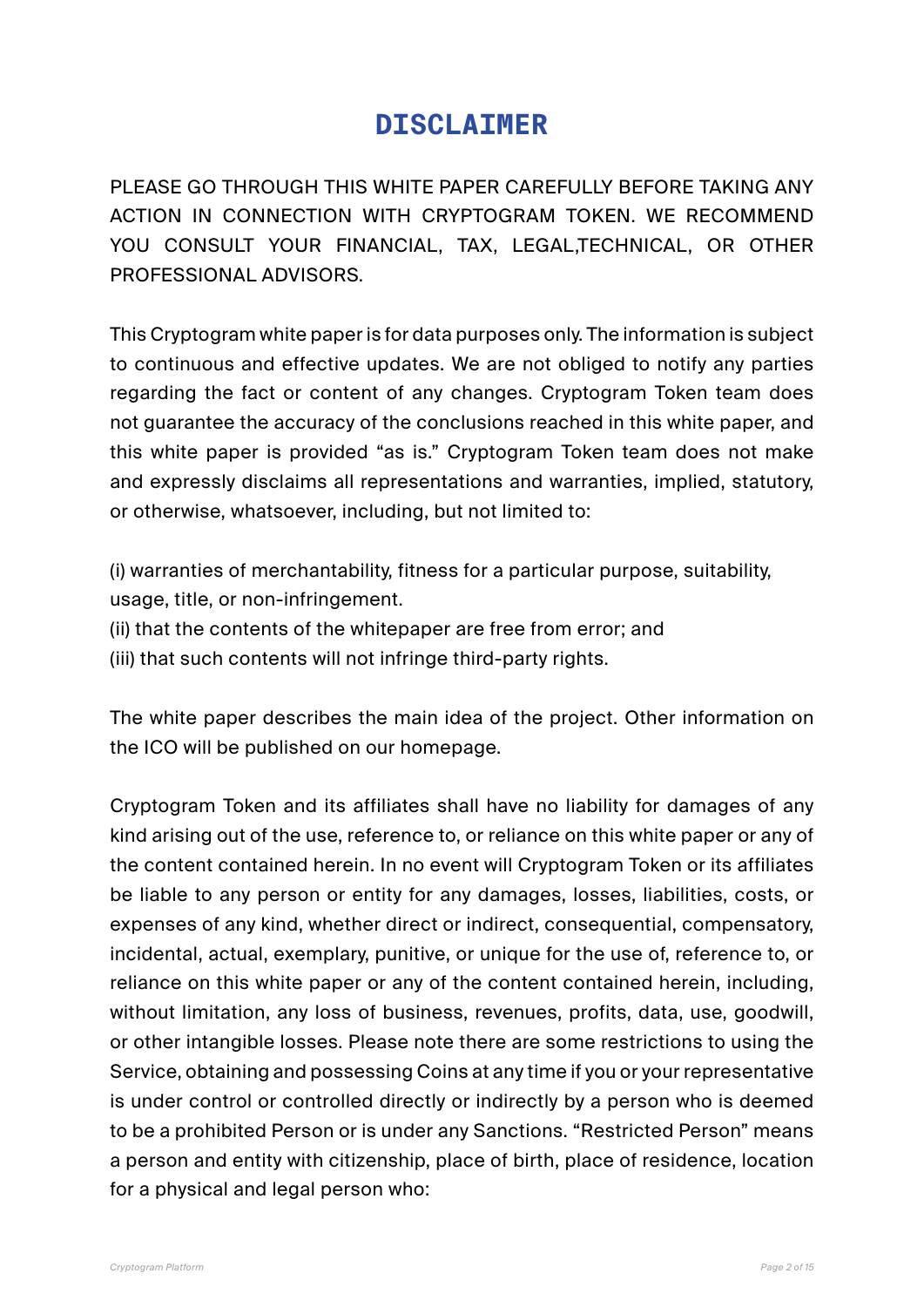(i) is in the territory of the United States of America, North Korea, Cuba, Iran, or Syria.

(ii) any country or territory where transactions with digital tokens and cryptocurrencies are required to be registered with a particular procedure set by the respective authority and prohibited or, in any manner, restricted by applicable laws or regulations or will become so prohibited or restricted at any time on/after the date of Coin Sale.



CRYPTOGRAM: Social-Media for Money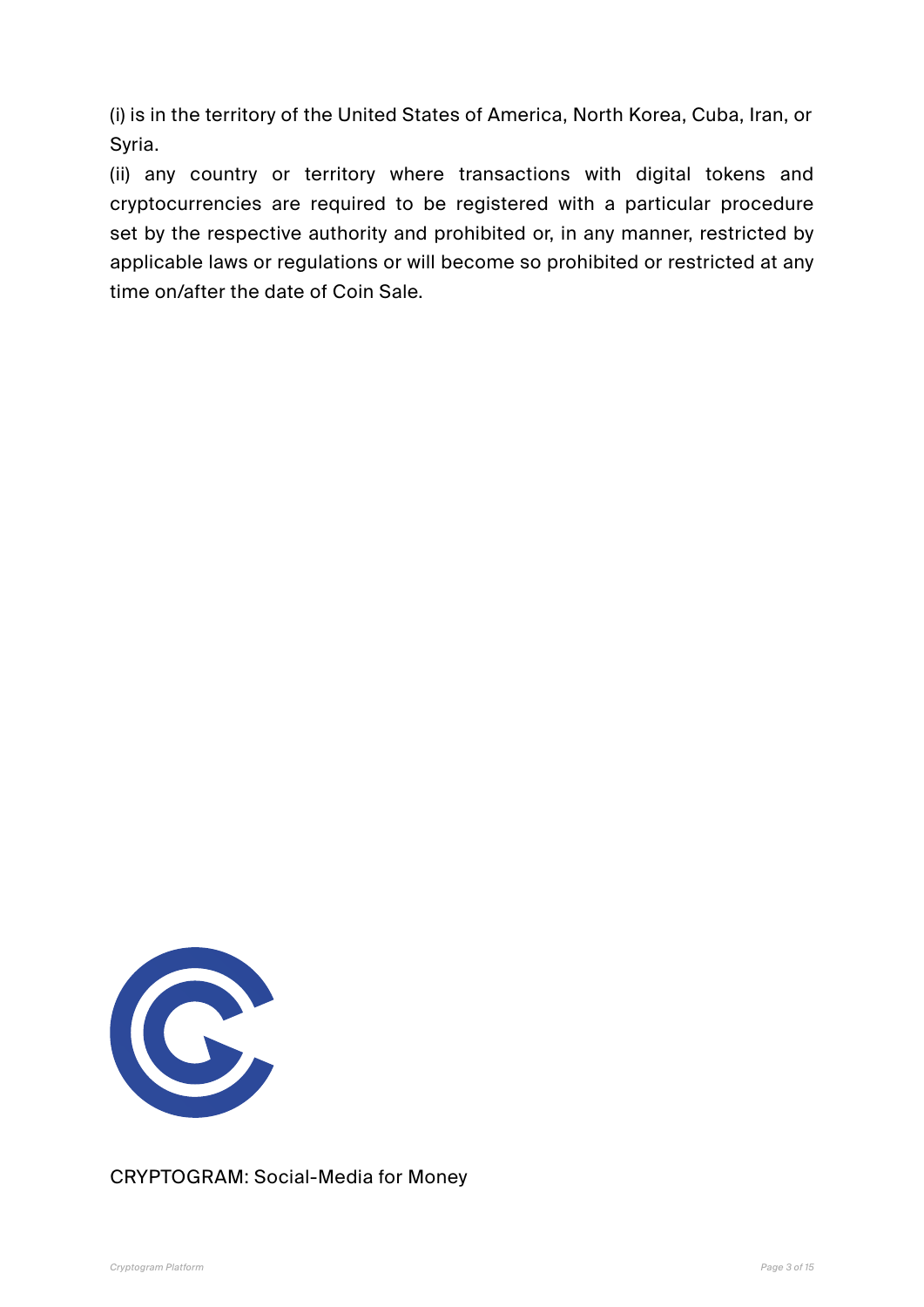# **Table of Contents**

- I. Executive Summary
- II. Conceptual Motivation
- III. The Cryptogram Platform
- IV. Revenue Generation
- V. Future Developments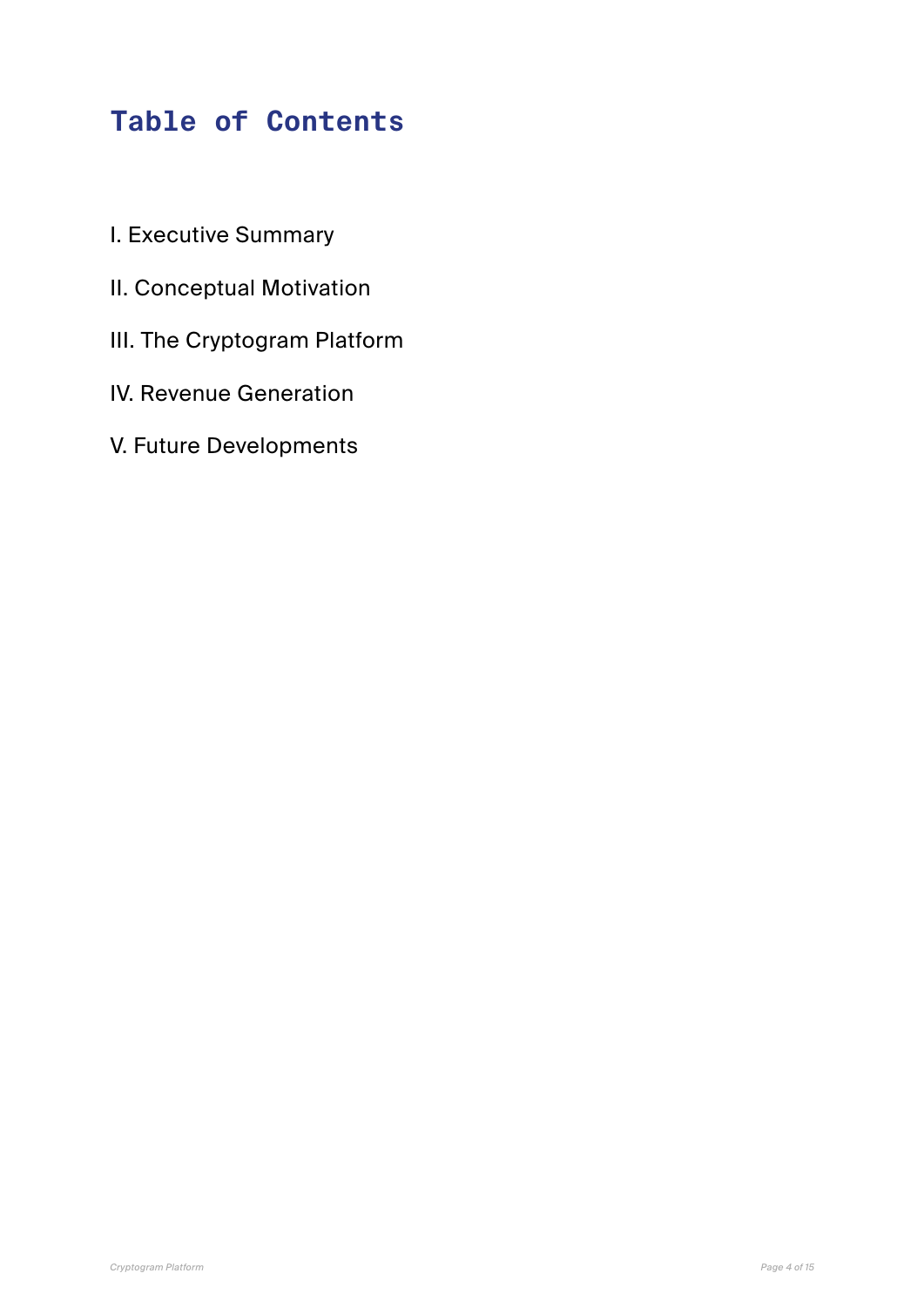# **I. Executive Summary**

Cryptogram (CRYPTOGRAM TOKEN) is a deflationary token built on the Binance Smart Chain (BSC) with real-world utility, built-in scarcity, and a brand capable of achieving global recognition. Our token is native to the Cryptogram platform, which is a new kind of social media for money. Cryptogram allows its users to freely distribute content in a decentralized and anonymous manner while engaging in cross-chain trading in a seamless and fully integrated environment. Our goal is to eliminate the barriers that have arisen between investors, as well as between investors and developers, due to opaque markets and ineffective regulation, making Cryptogram a truly anonymous ecosystem with features and services that are unmatched in the crypto space.

The Cryptogram brand offers a unique value proposition for investors, as 60 percent of all profits generated by the Cryptogram ecosystem and subsequent applications will be distributed to our token holders on a quarterly basis. Hence, Cryptogram is not only a platform; it's a tech firm, which will release a series of distinct applications and projects designed to add value to crypto markets and maximize investor returns. By holding the Cryptogram token investors will not only enjoy the benefits of price appreciation; they will also own shares in an innovative tech firm, with an attendant claim on its future profit streams.

Cryptogram offers a new concept: social media for money, which provides a novel method of communicating between wallet holders and a soon-tobe released decentralized cross-chain exchange (DEX), as well as an ICO launchpad and rigorous governance protocols that create the safest available investment environment. As such, Cryptogram solves the most severe problems in crypto markets, which result from investor uncertainty regarding the quality and profitability of available projects. Cryptogram thus effectively creates an internal market wherein investors can trade safely and emulate the trading strategies of crypto-whales, while project managers can promote their tokens and gain credibility for their enterprise.

As our signature application, Cryptogram consists of a crypto-based social media platform that will include the following capabilities: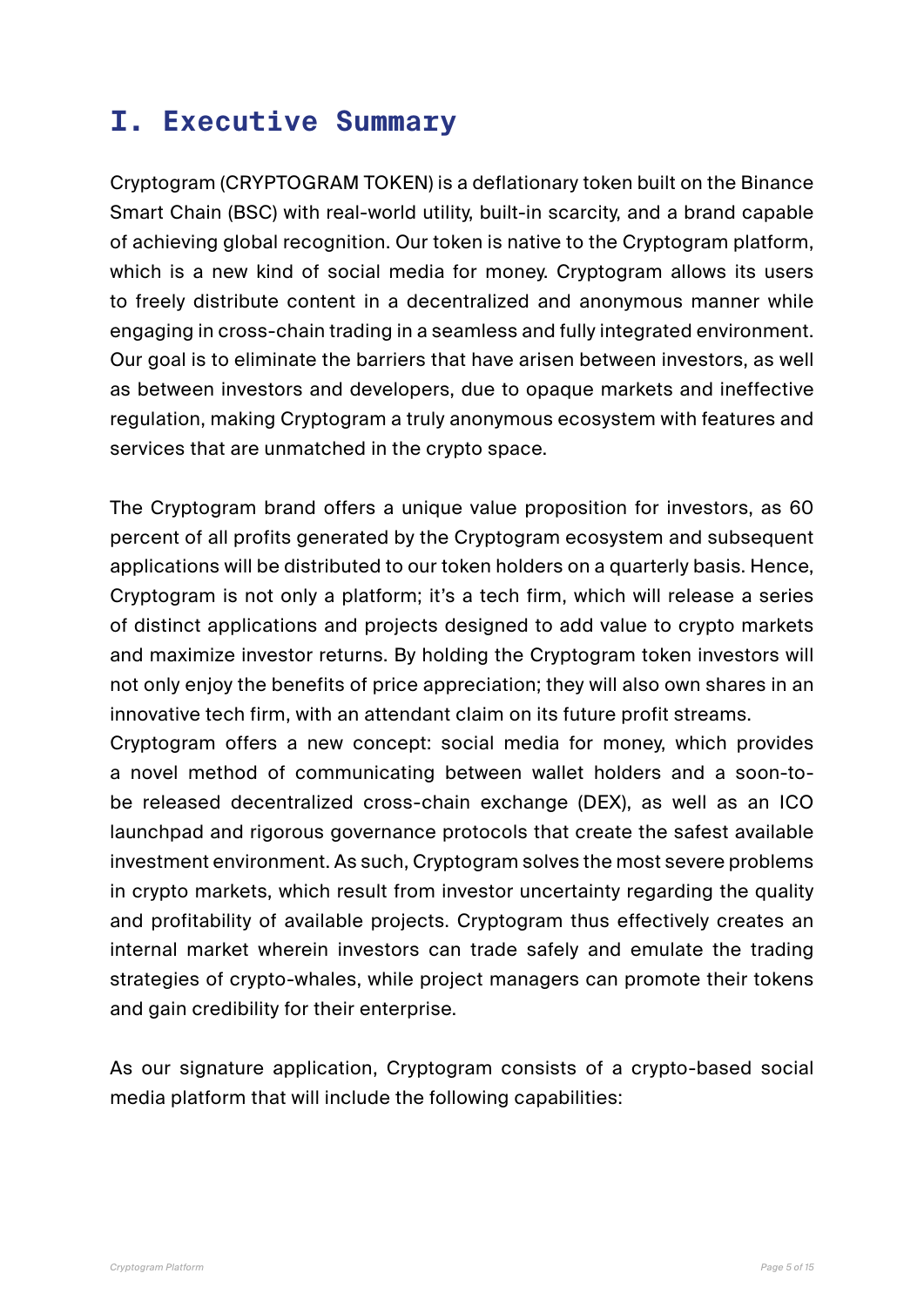1) Anonymous Messaging - Wallet holders can communicate and share content anonymously in an end-to-end encrypted chat.

2) Copy the Whales - Wallet holders can selectively display the contents of their wallets to the community. Top traders will be ranked on our leader board, and can create their own subscription-based channels, so that others can copy their trades and engage them directly, thus enabling skilled traders to monetize their investment expertise.

3) Trading Platform – Cryptogram will contain a DEX (decentralized exchange) that will permit users to trade a full array of coins and tokens across several of the major block-chains. Cryptogram's later versions will permit fiat deposits and withdrawals, which is a feature only available on centralized exchanges.

4) Launchpad – Cryptogram will contain and ICO launchpad wherein approved tokens can be launched and promoted within our community.

5) Governance – Cryptogram solves the problem of investor uncertainty regarding the integrity and quality of new projects by implementing KYC requirements for all users and developers. In particular, developers who wish to launch ICOs on Cryptogram will undergo rigorous financial and background checks, as well as an independent audit of their contract. In so doing, we provide a safe investor environment, free from bad actors, scams and other forms of illegal activity that are rampant in crypto markets.

Cryptogram's value proposition lies in its combination of decentralized end-to-end encrypted communication between wallet holders and a fully decentralized multi-chain trading exchange. The Cryptogram Token is the "gas" that facilitates connections and data transfers within this internal market. As a Layer 1 technology, the Cryptogram Token represents the aggregate value of information communicated across the ecosystem. All data sent through any device are accounted for in tokens. Consequently, the token derives its value from all platform transactions and its intrinsic role within the Cryptogram economy. The future vision for Cryptogram is to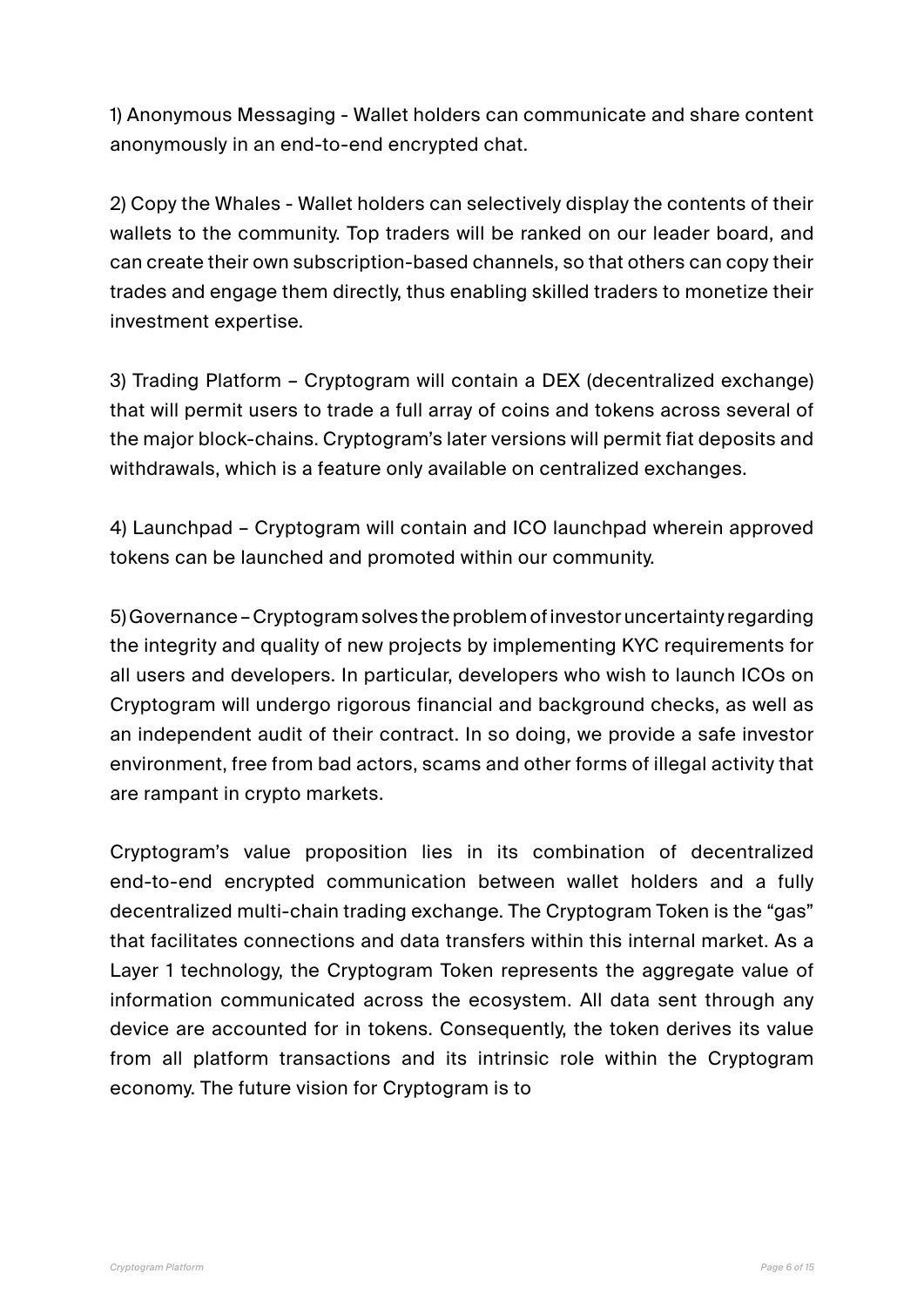create further use case products enhancing the Cryptogram brand and maximizing shareholder value.

## **II. Conceptual Motivation**

As the new social media for money, Cryptogram solves the most daunting problems facing crypto investors. Blockchain technology is a peer-to-peer network that successfully validates irreversible transactions using no-trust protocols, while DAOs (decentralized autonomous organizations) have created new markets and services for crypto investors. However, the investment environment that has emerged around blockchain is plagued with scams, rug pulls, honey pots, and is filled with bad actors seeking to profit from illegal activities. Thus, while distributed ledgers, time-stamps, and the consensus building mechanisms of blockchain are secure and usually robust to various forms of attack and manipulation, the user interfaces, trading platforms, and the broader crypto economy are flawed and inefficient.

#### **A. Information Asymmetries and Market Failure**

Cryptogram's governance protocol creates a self-regulating trading environment that resolves the imperfections from which crypto markets suffer. Financial markets can only allocate investment capital efficiently if property rights are secure and market participants are well-informed about the quality and potential profitability of asset-issuing firms. The market price of an asset reflects its fair market value only if investors are able to calculate the risk/reward tradeoff implied by an investment opportunity. The problem with crypto markets in particular, compared to bond or equity markets, is that crypto investors are poorly informed regarding the quality of most assets, and (investor) property rights are exposed to fraud without recourse to legal remedies. The informationpoor and insecure environment of crypto markets implies that investors cannot allocate resources efficiently and the resulting market price will not accurately reflect an asset's future profitability.<sup>1</sup>

For this reason, crypto markets are particularly volatile, and while their growth has been spectacular over the last 10 years, the market capitalization of crypto markets is only 11% the size of the American banking system and only 5.4% the size of US equity markets. $2$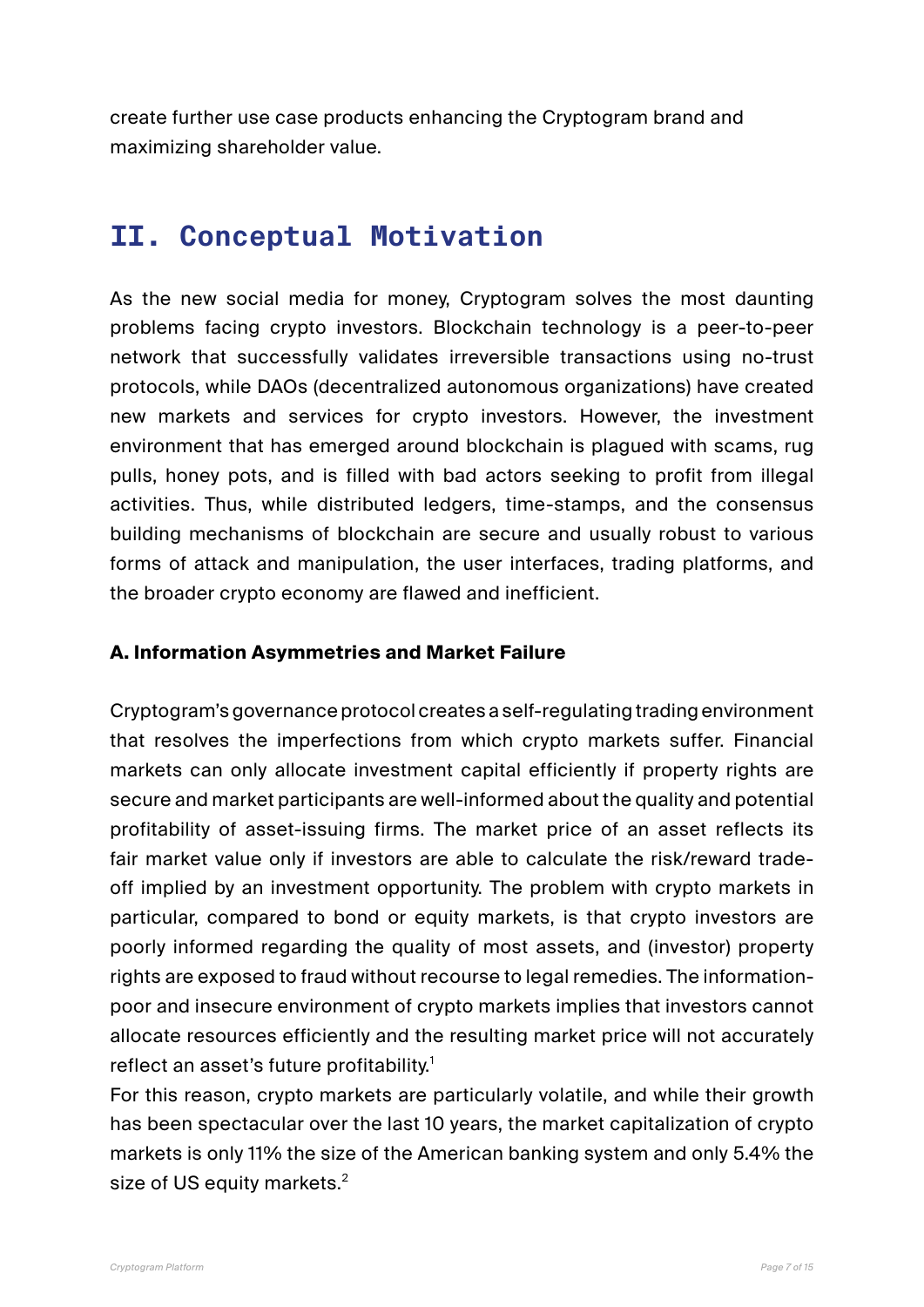crypto markets can experience "market failure" wherein bad projects will drive out the good projects, and markets such as the BSC will remain a cesspool of thieves, scammers and poorly-informed investors.<sup>3</sup>

#### **B. The Cryptogram Solution for Market Uncertainty**

Cryptogram solves the adverse selection problem using a novel approach. All participants in the Cryptogram community must satisfy KYC requirements, although the identity of investors remains encrypted and anonymous to all Cryptogram users. Furthermore, developers who wish to launch ICOs on Cryptogram must submit to KYC and background checks, and their token contract will undergo an independent audit. Once developers successfully pass the KYC, background check, and audit requirements, their project will receive a "Blue Tick" signaling to crypto investors that the project has met Cryptogram's rigorous standards and can be launched within our internal market.

Finally, any developer wishing to launch on Cryptogram must agree to our code of ethics. If any developer should still manage to commit fraud, the Cryptogram governance protocol will collect relevant information regarding the developer's identity and activities, and submit this evidence to local authorities within the developer's domicile, so that legal action may be taken against fraudulent parties. For this reason, bad actors will find Cryptogram an inhospitable environment and will go elsewhere to engage in their scams, while honesty is incentive-compatible, attracting genuine developers seeking to launch highquality projects.

#### **C. Internal Regulation and its Critics**

Cryptogram provides investors and developers with an internally regulated market. We intend to be industry leaders, not only by providing cutting edge technology for our users, but also by transforming the crypto space from a

 $1$  Greenwald and Stiglitz, 1989, Brunnermeier, 2001. With over 100,000 tokens and coins in the crypto markets, and over 100 ICOs per week, it's impossible for investors to remain well informed about the quality of each token. 2 Capital Markets Fact Book, 2021

<sup>3</sup> Leland, HE. And Pyle, DH. 1977; Akerlof, G., 1970. More precisely, "market failure" is defined as the condition wherein no price, not even zero, can lead to an equilibrium of supply and demand, essentially meaning that the market has disappeared altogether.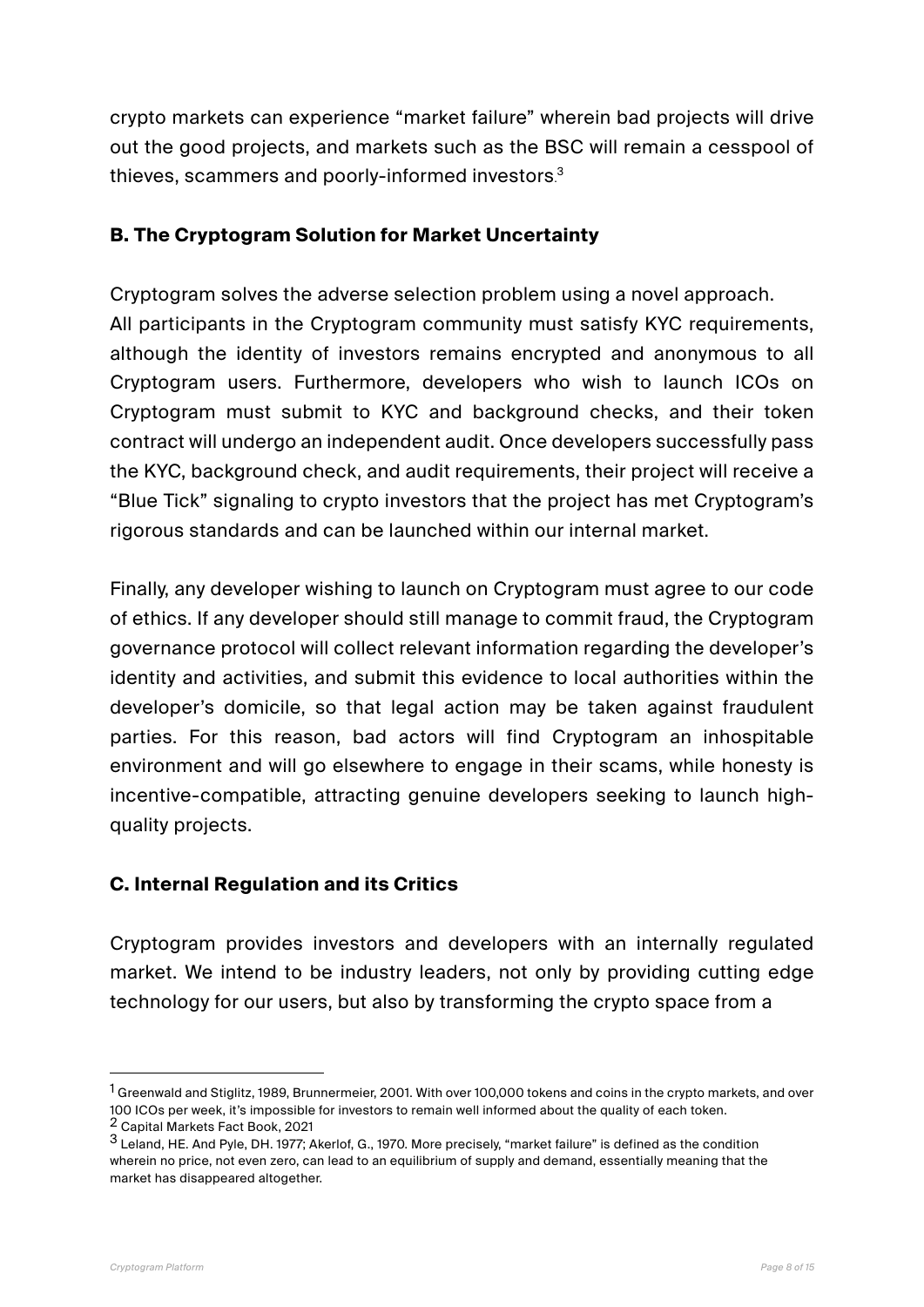market characterized by fraud and misrepresentation, to an ethical environment that rewards integrity.

The key to creating a robust and transparent market is protecting investor rights. Secure property rights are the foundations of any efficient market economy, and markets that fail to protect investor rights are prone to volatility, crisis and failure. Once the broader market realizes the Cryptogram is a safe and informationrich investment environment, our user base will expand dramatically and highquality developers will flock to our brand.

Critics of internal regulation propose that no formal rules are required in order for markets to operate efficiently and that individuals and groups will spontaneously evolve informal rules to guide their decisions.<sup>4</sup> While this view has merits, it contains several logical and empirical flaws. First, many investors are not part of investor groups nor do they use social media to communicate with others, and so they remain unprotected and uninformed about the quality of the projects available for investment. Second, while informal groups are perhaps a necessary condition for the dispersal of information, they are not a sufficient condition for the development of a wellfunctioning market. Bad actors will continue to engage in predatory behavior as long as they are permitted to do so, and no informal guidelines developed spontaneously be investment groups will stop them. Only formal regulations systematically applied by an impartial body can efficiently protect investor rights, not only of those who are well-informed, but for the vast number of investors who remain novices.

All Cryptogram users must agree to abide by a code of ethics, which guides both investor and developer behavior. Attempts to defraud others, engage in large scale pump-and-dump schemes, or spreading demonstrably false rumors and lies violate the principles of fair play and Cryptogram reserves the right to exclude users from the community if they are involved in systematic abuse of others or engage in unethical behavior. Developers are also required to sign a code of ethics and will also be held to the highest

<sup>4</sup> Hayek, 1969; Yong Tao, 2016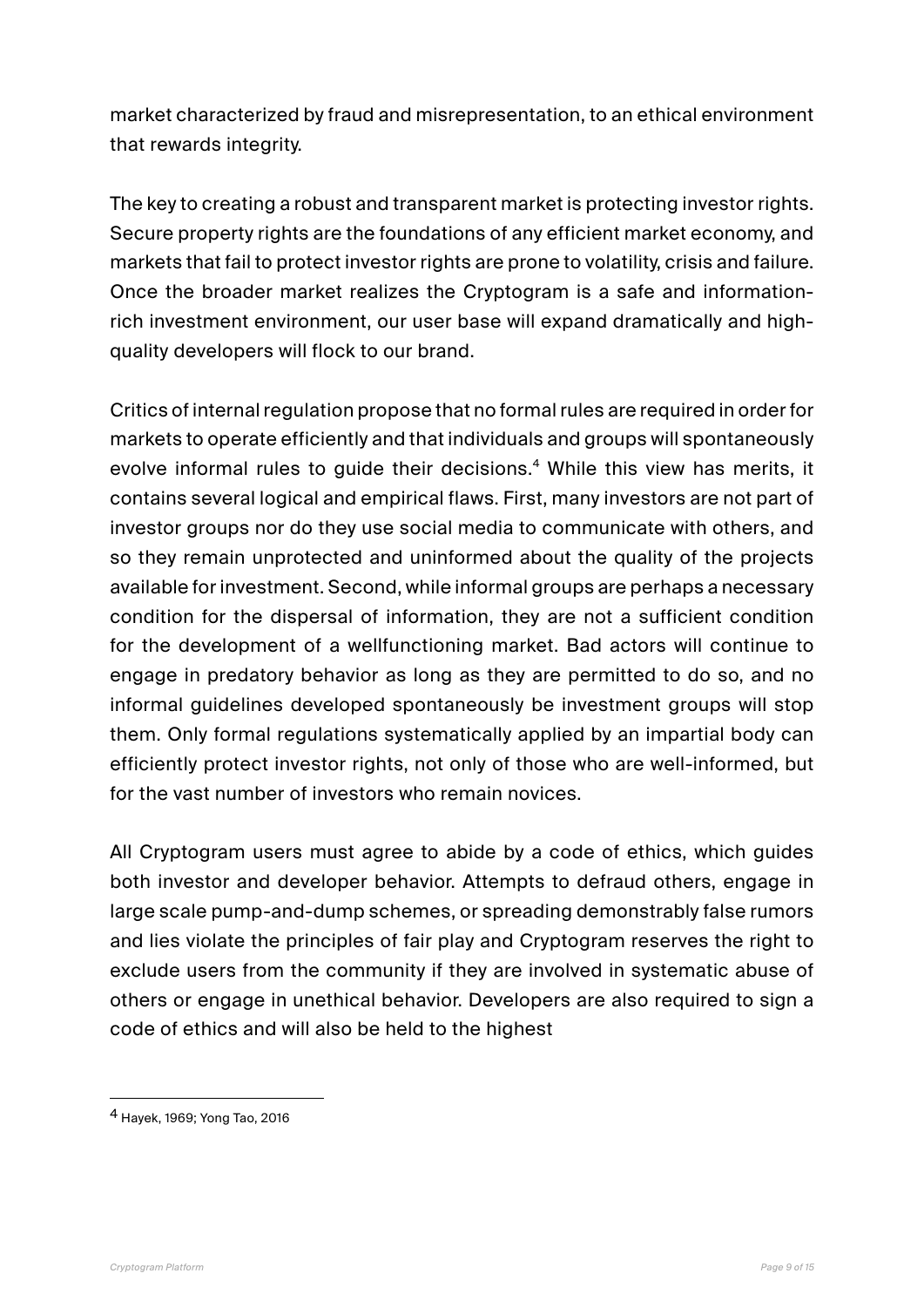standards of good conduct and the principles of basic decency. In this manner, Cryptogram will set the industry standard for high quality user services, ICO excellence and a friendly but dynamic investment environment.

# **III. The Cryptogram Platform**

#### **A. Why did we create Cryptogram?**

After careful market analysis, Cryptogram's founders identified a utility gap in the market. While many Defi Apps are available, and many messengers are used by crypto investors to communicate, there is no single platform that allows for the seamless integration of messaging, Defi crypto trading, and an internal governance protocol that protects investors from fraud. Once the utility gap in the market was identified, Cryptogram's marketing team analyzed social media sites and influencers and determined that they would promote any coin for pay and their primary goals were to attract traffic and gain popularity. To bypass the rigged system, we created a platform that will attract the most skilled traders in the market, since they can remain completely anonymous but still monetize their trading skills by allowing others to copy their trades and communicate with them selectively. Cryptogram is the social media for money, and as such its designed with crypto enthusiasts in mind and features an array of specialized tools for both traders and token owners. Our App will soon be released on Google Play and Apple iOS, so that everyone can participate in our new ecosystem.

Cryptogram promotes the following values and goals:

- Trading reputations that are based on trading skills, and not manipulation
- A safe and anonymous environment for all traders
- We want to make crypto trading easy and time-efficient
- Our platform is user-friendly and is easy to understand.

#### **B. Cryptogram Platform Features**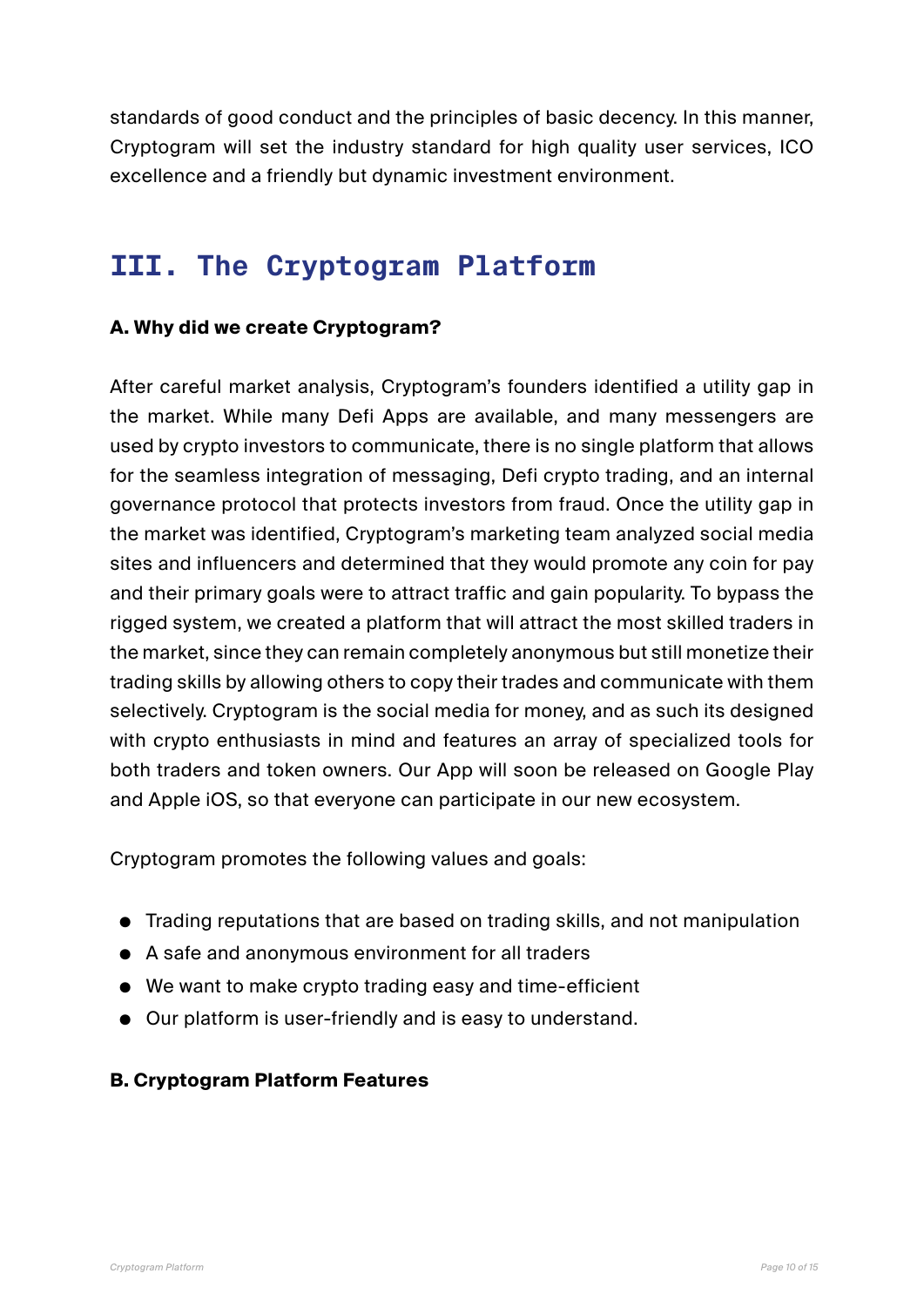- Chat anonymously with any wallet (wallet to wallet chat©)
- Token owners can send announcements to selected holders.
- Create and monetize your own channel (with subscriptions)
- Top gainers/losers will be displayed on our leader board
- Cryptogram is the only App that permits investors to both communicate with top traders and to copy their portfolios.
- A market to buy and sell unique usernames.
- Earn symbolic titles depending on your success as a trader

| <b>FEATURES OF CRYPTOGRAM</b>             |                                           |                                                            |                                                            |
|-------------------------------------------|-------------------------------------------|------------------------------------------------------------|------------------------------------------------------------|
| <b>BETA VERSION</b>                       | <b>VERSION 1</b>                          | <b>VERSION 2</b>                                           | <b>VERSION 3</b>                                           |
| Anonymous Chat                            | <b>Anonymous Chat</b>                     | Anonymous Chat                                             | Anonymous Chat                                             |
| <b>Chat Wallet to</b><br>Wallet           | <b>Chat Wallet to</b><br>Wallet           | Chat Wallet to<br>Wallet                                   | <b>Chat Wallet to</b><br>Wallet                            |
| <b>Track Wallets</b>                      | <b>Track Wallets</b>                      | <b>Track Wallets</b>                                       | <b>Track Wallets</b>                                       |
| <b>Create Channels</b>                    | <b>Create Channels</b>                    | <b>Create Channels</b>                                     | <b>Create Channels</b>                                     |
| <b>Track Top Traders</b>                  | <b>Track Top Traders</b>                  | <b>Track Top Traders</b>                                   | <b>Track Top Traders</b>                                   |
| <b>Top Gainers/Losers</b><br>Leader board | <b>Top Gainers/Losers</b><br>Leader board | <b>Top Gainers/Losers</b><br>Leader board                  | <b>Top Gainers/Losers</b><br>Leader board                  |
|                                           | <b>Audit smart</b><br>contracts           | Audit smart<br>contracts                                   | <b>Audit smart</b><br>contracts                            |
|                                           |                                           | <b>Token ICO</b><br>verification (The<br><b>Blue Tick)</b> | <b>Token ICO</b><br>verification (The<br><b>Blue Tick)</b> |
|                                           |                                           |                                                            | <b>Tokens Verification</b>                                 |
|                                           |                                           |                                                            | Cross-Chain<br><b>Trading Dex</b>                          |
|                                           |                                           |                                                            | <b>Trade NFTs</b><br>category                              |
|                                           |                                           |                                                            | Stop loss/buy<br>orders/charts                             |
|                                           |                                           |                                                            |                                                            |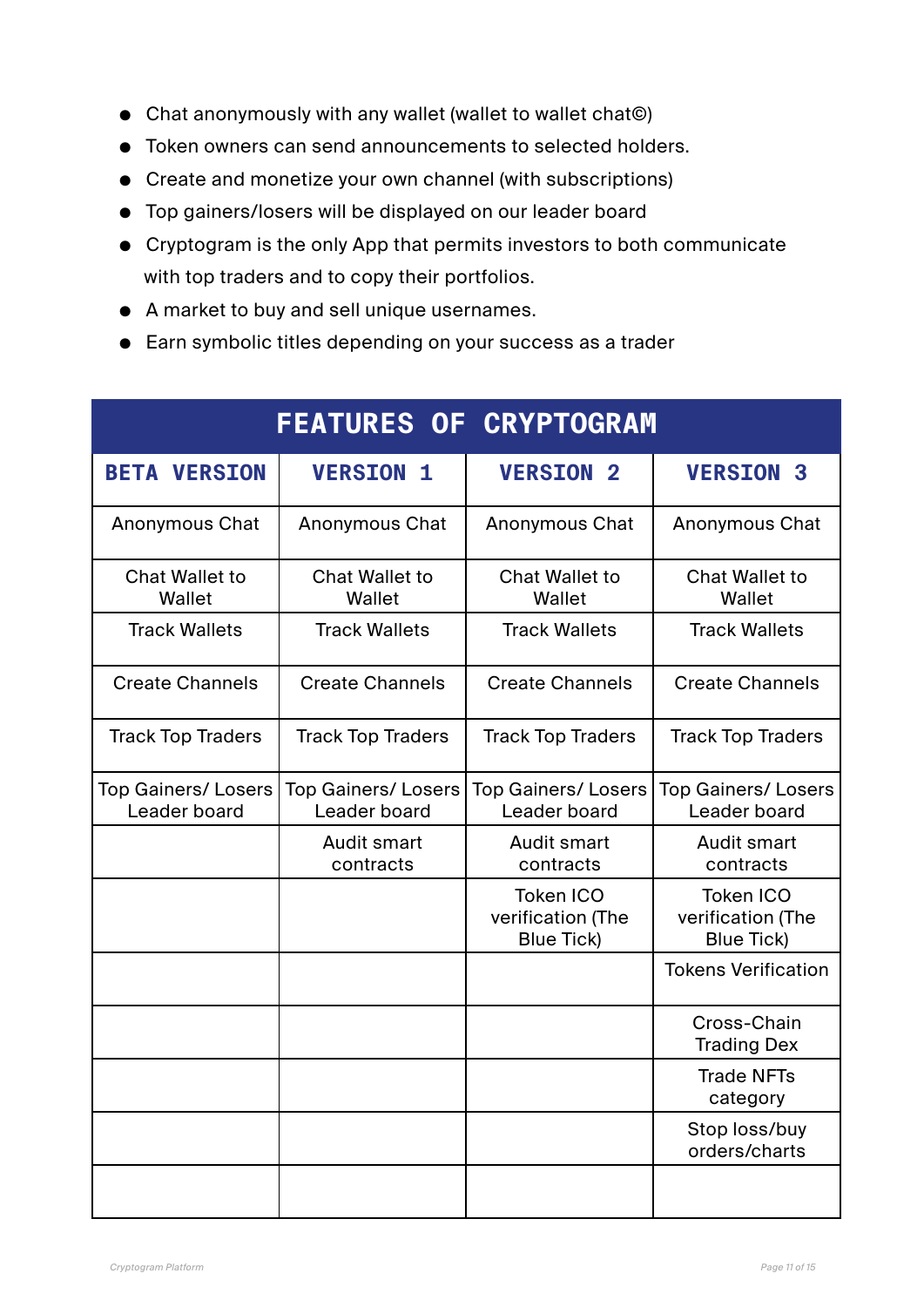#### **C. Copy the Whales**

Cryptogram, the social media for money, is the only platform which allows traders to selectively display the contents of their wallets. Cryptogram is also the only Defi App that ranks the top traders in its ecosystem, and allows others to communicate with crypto whales and to even copy their portfolios.

This creates an opportunity for the best traders to monetize their trading skills, by charging a fee so that other users can participate in their channels and communicate directly with the whales. No other service or App in the market permits users this level of access to the best investors, and as such Cryptogram provides users with a unique opportunity to learn from the best and to emulate their trading strategies.

Cryptogram provides a dynamic environment for investors to learn from one another, not only through informal interaction but also trough formal training channels that will emerge spontaneously on our platform. Open communication is the strongest method of disseminating accurate and timely information to the market. As a consequence, not only does Cryptogram offer unmatched money-making opportunities for its users, but can also enhance the efficiency of the wider crypto market by establishing new industry standards for investor protection and ethical behavior.

#### **D. The Blue Tick: Signaling Quality**

The Blue Tick – This feature represents Cryptogram's seal of approval for ICOs and new projects launched within our internal market. The Blue Tick is a credible signal to both well informed and novice investors that a project has successfully passed the required KYC procedure and background checks. The Blue Tick also means that the developers have agreed abide by Cryptogram's code of ethics, which requires timely release of information to investors, ethical behavior at all times, and a warning that evidence of fraudulent behavior will be submitted to local authorities in the developer's domicile.

In this manner, investors will no longer be burdened with the requirement of researching every aspect of a project developer's background, and can focus on the project's merits and future profitability. No longer will investors have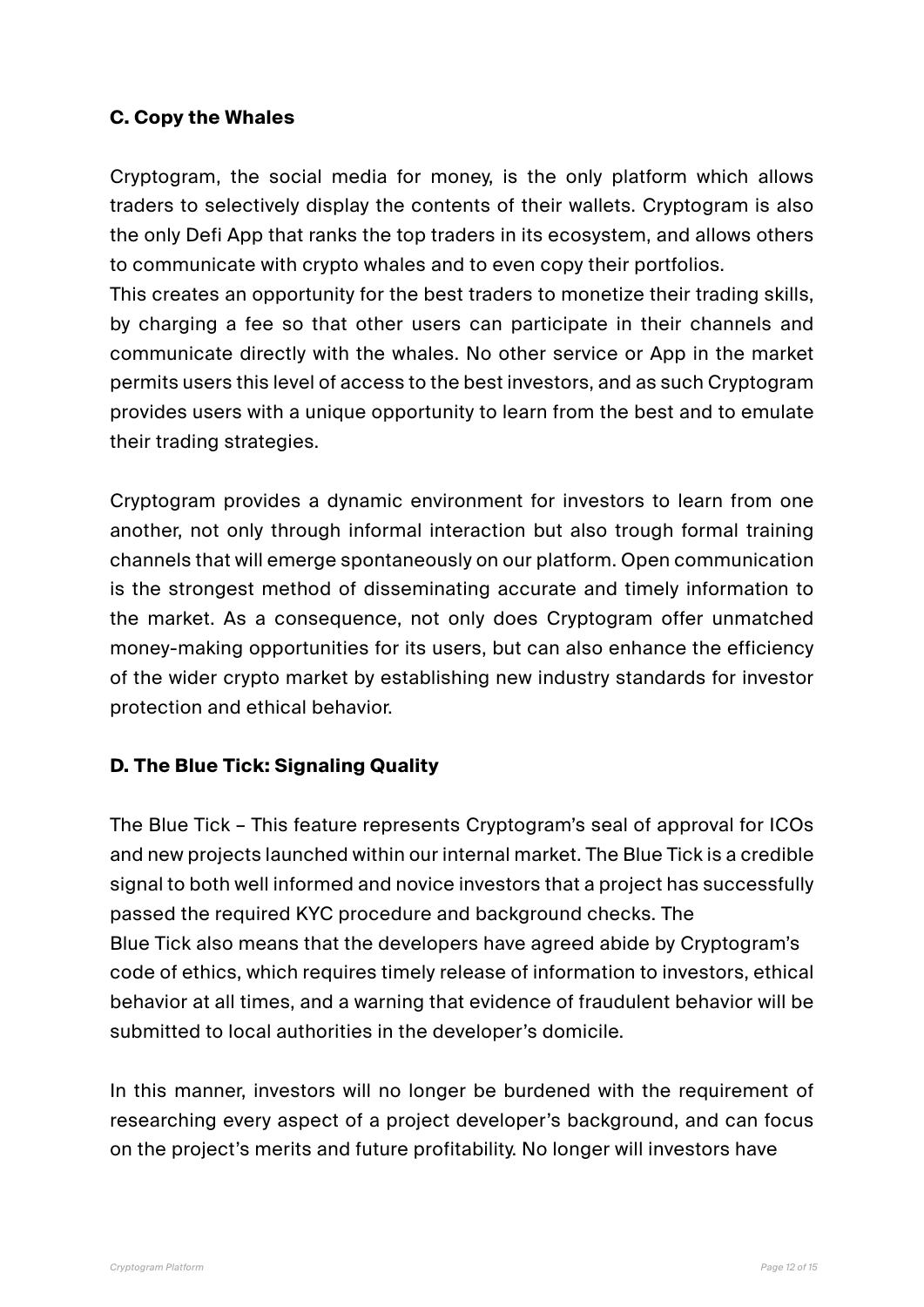to be worried about scams, honeypots and rug pulls. Cryptogram wil provide a safe environment for investors where they can focus on trading and profits, rather than worrying about being defrauded by unscrupulous developers. Cryptogram can therefore become the investment home for novices and seasoned investors alike, and will be a place where everyone can freely interact and learn from one another without fear or intimidation.

Honest developers will also greatly benefit from our Blue Tick system of approval and our code of ethics, since high quality projects will not have to compete with scammers for investor funds. This system will reward honest developers, since they will now have a higher probability of attracting investors and gaining access to the capital required to create successful projects.

#### **E. YES, IT'S A WIN-WIN**

The main goal of every investor is to achieve financial freedom, and as the social media for money, Cryptogram offers an unprecedented opportunity for average investors to gain access to the best and most well-informed traders in the market, in a fully encrypted and anonymous chat environment.

Cryptogram offers the opportunity for both whales and average users to gain from their interaction. Skilled traders can attract thousands of followers there by monetizing the contents of their wallets and their superior trading skills. While average investors gain unprecedented access to whales and the most skilled investors and can further copy their winning trading strategies.

Our ecosystem is one in which everyone can potentially win. Once the broader market becomes aware of the unique features and environment that Cryptogram offers whales, average investors and honest developers, our user base will expand dramatically, which will create further money-making opportunities for our holders.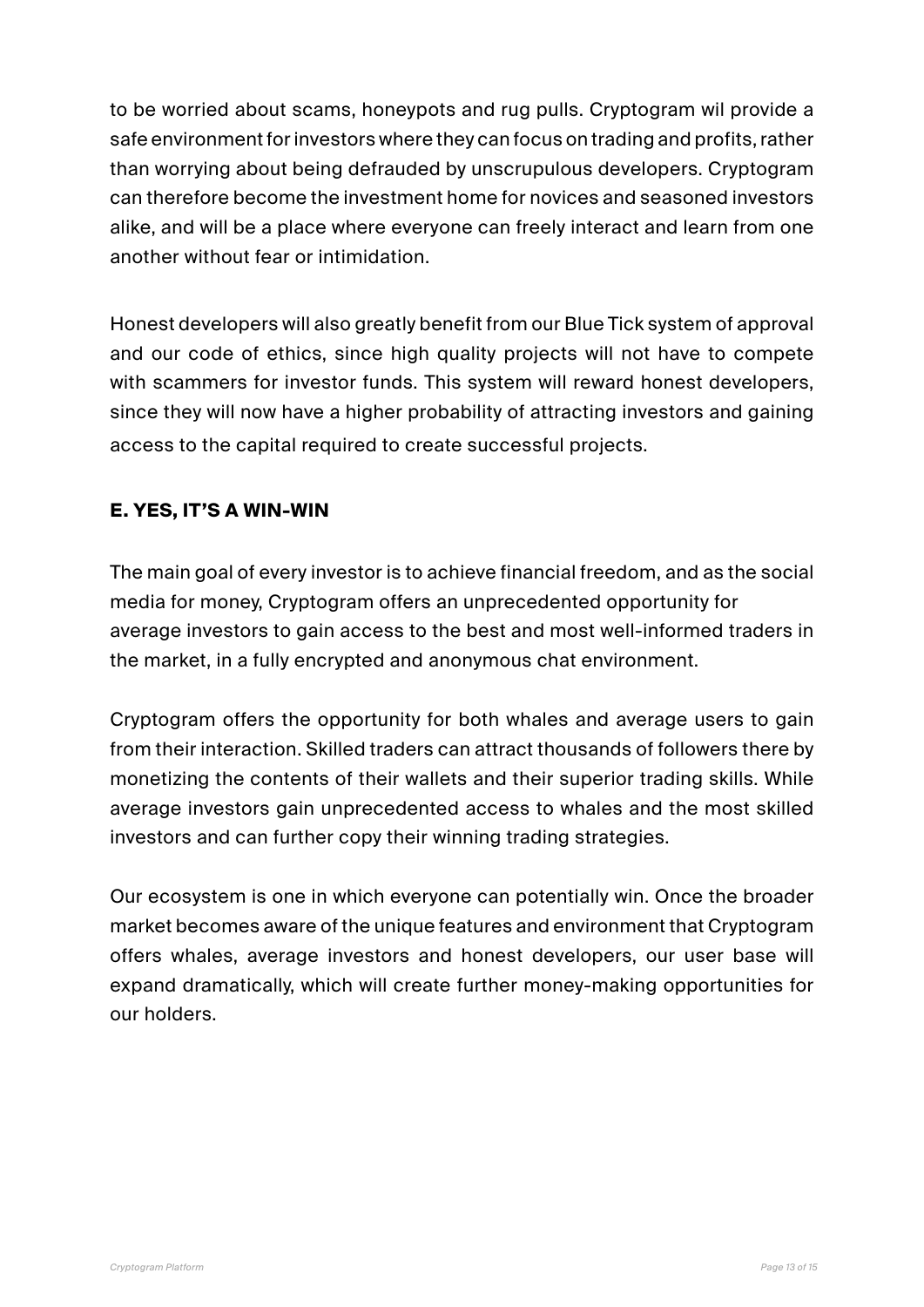## **IV. Revenue Generation and Value Drivers**

Sixty percent (60%) of all profits earned by the Cryptogram platform and future projects released under the Cryptogram brand will be distributed to token holders. In the long run, the main driver of the value of any token must be its underlying fundamentals. Cryptogram is 100% committed to maximizing shareholder value by providing several distinct use cases.

- Crypto-targeted advertisements We expect the largest portion of our revenue to be generated by crypto advertisers who will view our community as an attractive target audience.
- Native token utility The Cryptogram Token will be the only acceptable form of payment for transactions within our internal market. Initially, the Cryptogram Token will also be the only acceptable form of payment for advertisers. However, as the platform progresses and transaction volumes grow, fiat currency and other cryptocurrencies will also be accepted.
- Subscription Tax A 15% tax will be levied on channel subscription fees.
- Transaction Taxes Taxes will be levied on buying and selling both tokens and NFT's.
- Special Promotions Featured tokens will be promoted in a dedicated token promotion area.

## **V. Future Developments**

Trust and transparency are at the core of the Cryptogram mission, and for that reason, we regularly engage in activities that encourage investors to hold longterm as well as to attract new investors. The founding team will hold regular meetings, frequent AMAs, and conduct several polls to ensure full community participation in the decision-making process, paving the way for a fully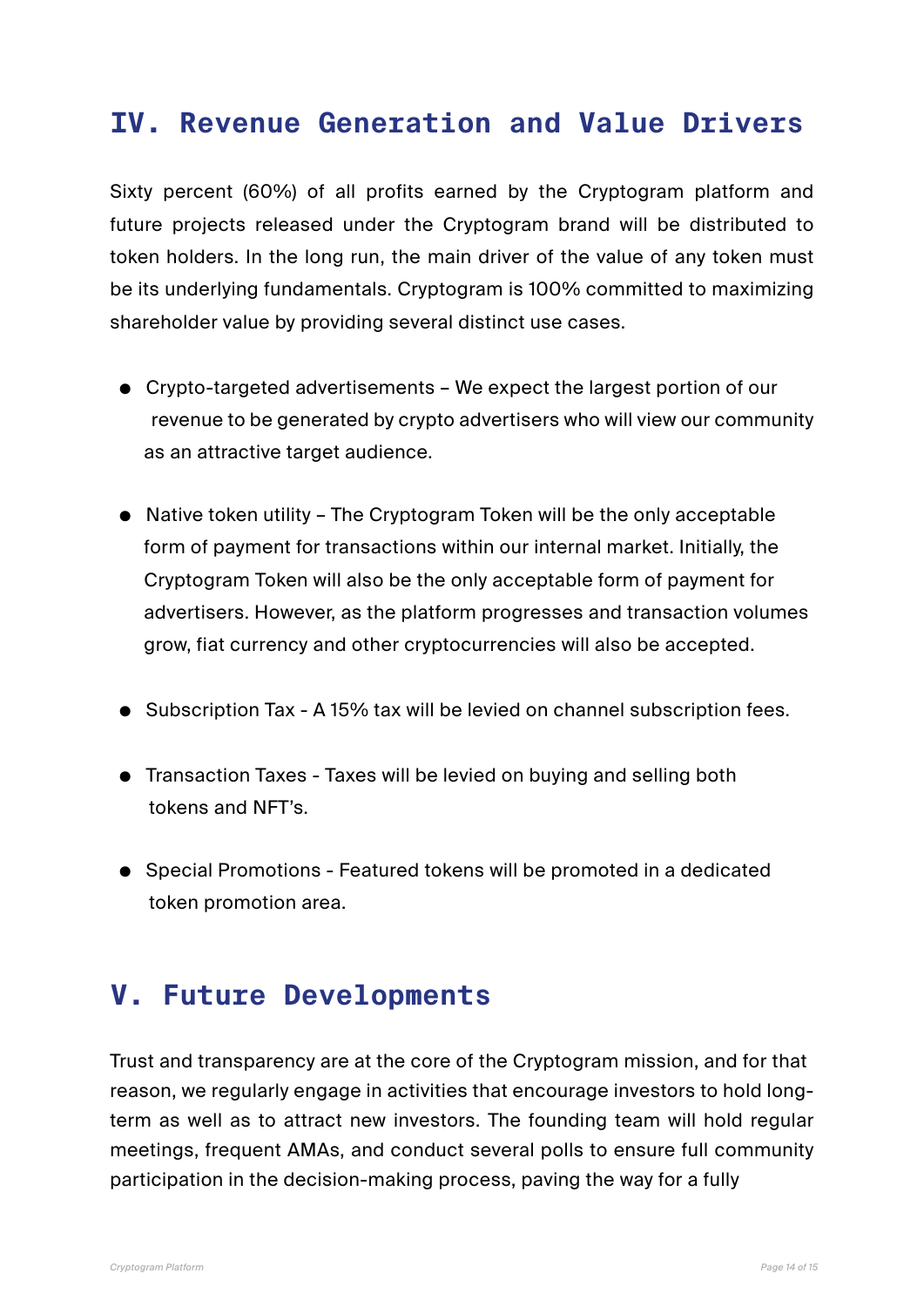decentralized and community-based operation.

The Cryptogram brand will release a series of new projects and platforms that solve fundamental problems in the crypto space. All future projects will benefit Cryptogram holders directly, as 60% of all profits will be distributed to our holders as passive income on a quarterly basis.

Cryptogram will be continuously upgraded with state-of-the-art features that will provide an increasing number of use cases to our platform. We will also make significant capital investment in research and development (R&D) in order to release new products that will continually feed into the passive income streams for our token holders. Consequently, whether the market is in a bull run or experiencing a contraction, Cryptogram holders should benefit from a constant stream of quarterly income. This will alleviate the speculative pressures from which most tokens and coins suffer, since very few if any crypto projects offer their holders a majority of their earnings. We invite everyone join us on our journey to re-invent the crypto market, while maximizing profits for our investors.

## **References**

Akerlof, George, The Market for Lemons: Quality Uncertainty and the Market Mechanism *Quarterly Journal of Economics. The MIT Press. 84 (3 (1970)): 488–500.*

Brunnermeier, Markus, *Asset Pricing under Asymmetric Information: Bubbles, Crashes, Technical Analysis and Herding,* Princeton University Press, 2001

Capital Markets Fact Book, 2021, <https://www.sifma.org/resources/research/fact-book/>

Greenwald, Bruce, and Joseph E. Stiglitz, "Externalities in Economies with Imperfect Information and Incomplete Markets." *Quarterly Journal of Economics 101, no. 2 (May 1986): 229–64.*